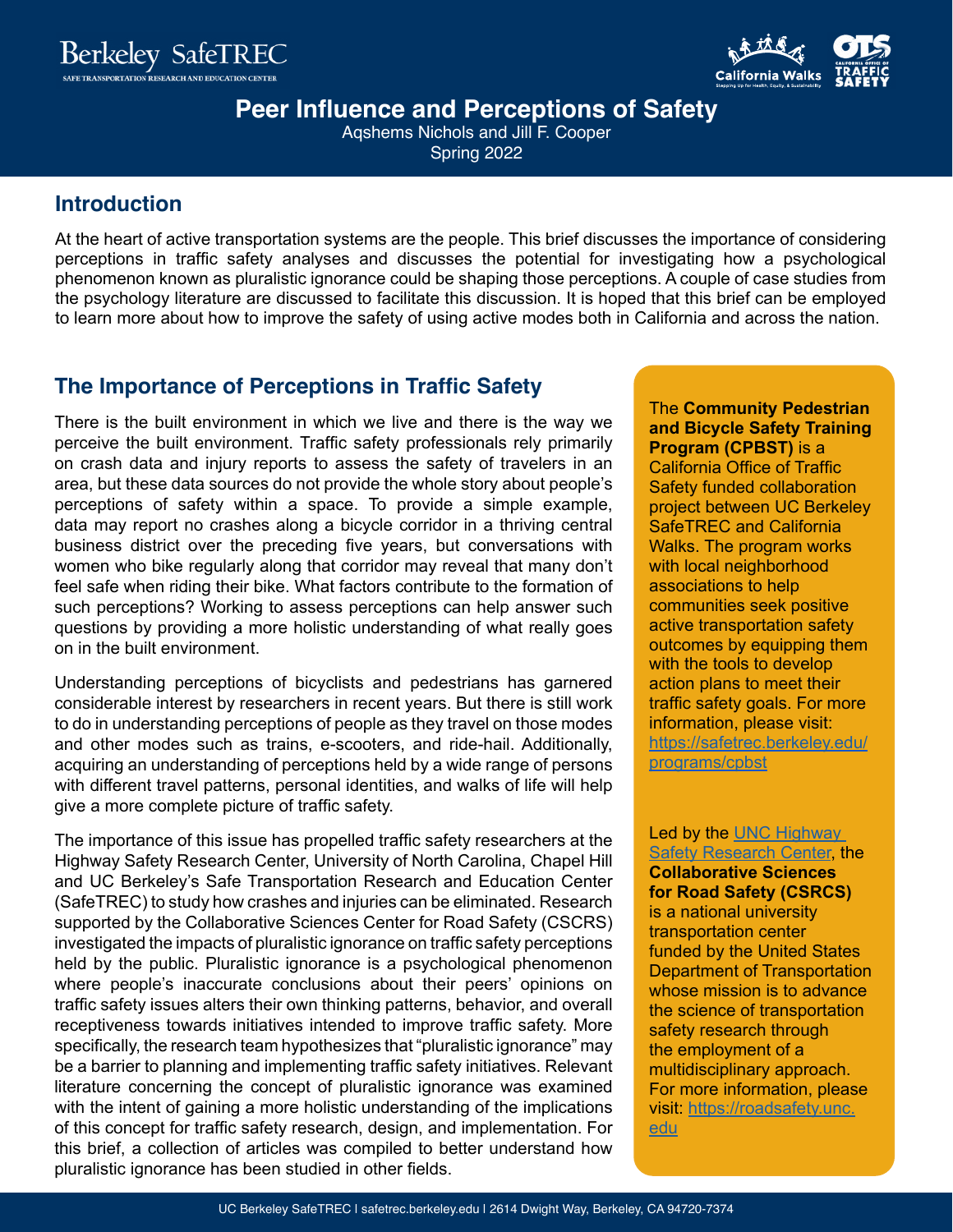# **A Primer on Pluralistic Ignorance**

The American Psychological Association (APA) defines pluralistic ignorance as the "state of affairs in which virtually every member of a group privately disagrees with what are considered to be the prevailing attitudes and beliefs of the group as a whole" (APA Dictionary of Psychology, n.d.). This phenomenon is generally characterized by a shared public rejection of a particular belief, idea, or action by a group of people that privately accept but assume that their peers reject it. Nevertheless, some studies tend to vary on whether the inclusion of the group dynamic effect is essential to their identification of pluralistic ignorance, but ultimately the shared component is generally emphasized and helps distinguish pluralistic ignorance from other phenomena that focus solely on perceptions held by an individual (Sargent & Newman, 2021).



*Figure 1: Pluralistic Ignorance*

Pluralistic ignorance has been extensively studied using college students for empirical data. For example, in their article titled, Pluralistic ignorance and health risk behaviors: do college students misperceive social approval for risky behaviors on campus and in media?, Hines et al. (2002) investigate the potential impact of pluralistic ignorance on college students' behavior related to drinking, drug use, and other risky behaviors at a university in the Midwest. The study involved giving two groups of students several questionnaires that assessed the students' comfort levels with the behaviors under examination, their perceptions of other students' comfort levels with the behaviors, and the impact of media depictions of these behaviors on both personal comfort levels and perceptions of others' comfort levels. Based on the results, the respondents indicated with statistical significance that other students have greater comfort levels than their own for the four identified behaviors, and also rated that other students would be more comfortable with how those behaviors are depicted in the media than their own comfort with such depictions.

Another study examined the impact of educating persons about pluralistic ignorance on behavior. In the article titled, Exposing pluralistic ignorance to reduce alcohol use among college students, Schroeder & Prentice (1998) note that excessive drinking has been associated with a range of negative health outcomes. The authors conducted an experiment to assess if educating college students in a group activity about the effects of pluralistic ignorance on drinking patterns would have an impact on social conformity to observed norms. The experiment compared two groups of undergraduate students at Princeton: 1) first-year undergraduates who participated in a group discussion that centered upon the relationship between pluralistic ignorance and drinking, and 2) first-year undergraduates who participated in a discussion that focused on making better individual choices in drinking situations. After a period of four to six months, the group who participated in the discussion focused on pluralistic ignorance reported lower weekly alcohol intake than those who participated in the discussion focused on individual choices. This article is an example of experimentally measuring the impact of educating persons concerning pluralistic ignorance on behavior.

### **Could studying pluralistic ignorance lead to better traffic safety outcomes for pedestrians and bicyclists?**

The two articles, both of which focused on college students but are indicative of a trend observed in other populations in the literature, mentioned in the previous section on pluralistic ignorance highlight the potential for examining the relationship between perceptions and traffic safety outcomes such as crashes, injury severity, and fatality rates. It is important to distinguish between some of the various questions that are of interest to traffic safety researchers. First, what factors are most important in shaping perceptions of traffic safety? Second, what is the relationship between perceptions of safety and traffic safety outcomes? Third, how do personal perceptions of group perceptions of traffic safety impact traffic safety outcomes? These questions are not independent of one another, but the first two have garnered more attention in the literature in recent years. Nevertheless, it is the third question by which studying pluralistic ignorance can help us more intimately understand the broader impacts of perceptions of safety.